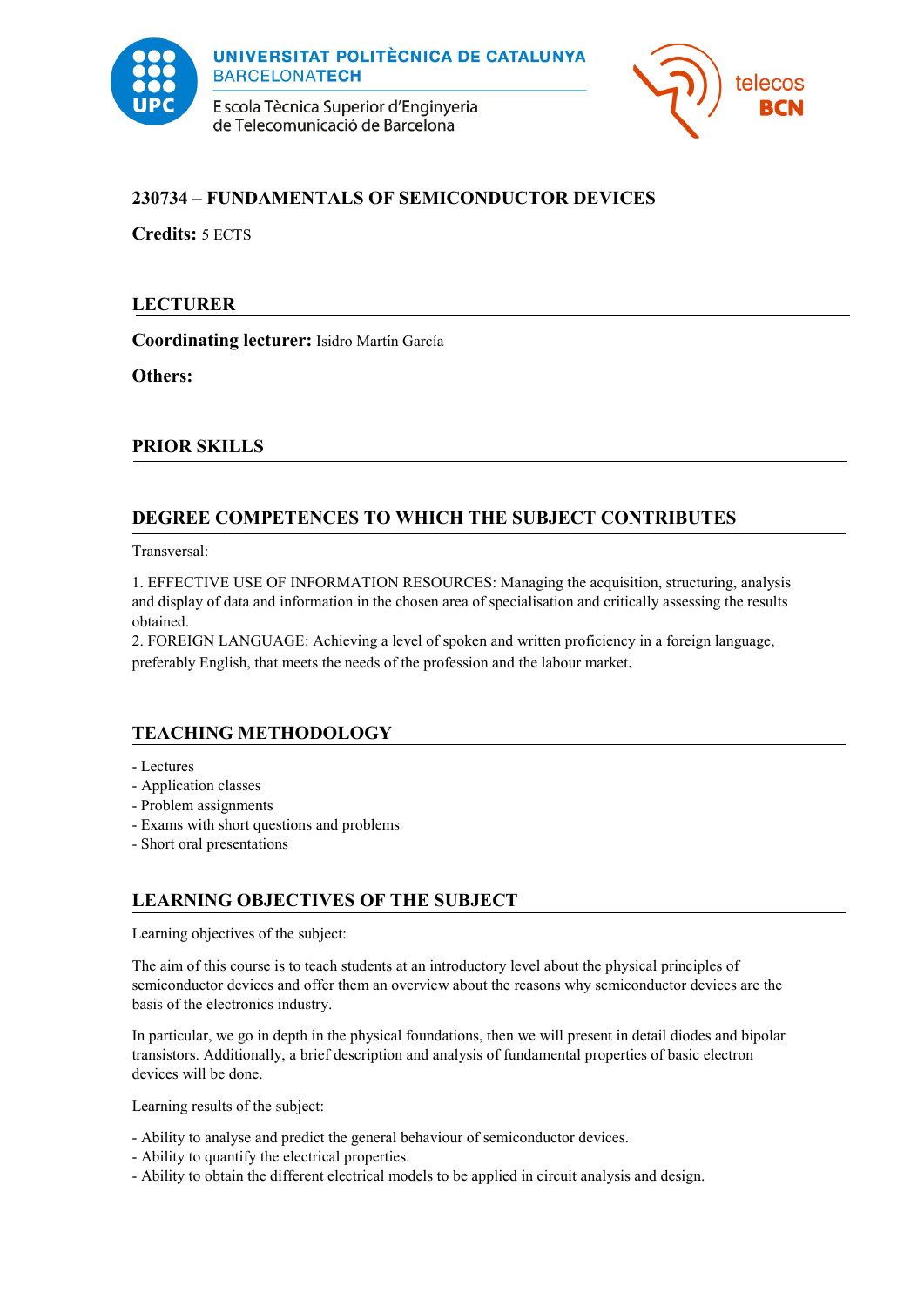

**UNIVERSITAT POLITÈCNICA DE CATALUNYA BARCELONATECH** 

E scola Tècnica Superior d'Enginyeria de Telecomunicació de Barcelona



#### **STUDY LOAD**

Hours large group: 39

Hours small group: 0

Hours self study: 86

## **CONTENTS**

#### **1. Fundamentals**

Description:

- Crystal structure
- Atomic model
- Energy bands
- Carrier concentrations
- Currents in semiconductors
- The continuity equation

Full-or-part-time: 60h Theory classes: 17h 30m Self study : 42h 30m

#### **2. P/N juntions**

Description:

- Band diagram in thermal equilibrium

- Electrostatics
- Steady state I-V characteristics
- Small signal model
- Junction breakdown

Full-or-part-time: 30h Theory classes: 7h 30m Self study : 22h 30m

#### **3. Bipolar junction transistor.**

Description:

- The transistor effect
- Band diagram
- Common-base I-V characteristics
- Ebers-Moll model
- Small signal model
- Non idealities

Full-or-part-time: 30h Theory classes: 8h Self study : 22h

#### **4. Other electron devices**

Description:

- Description and analysis of basic optoelectronic devices like photoconductors, photodiodes, solar cells, LED's, lasers, TFT, etc.